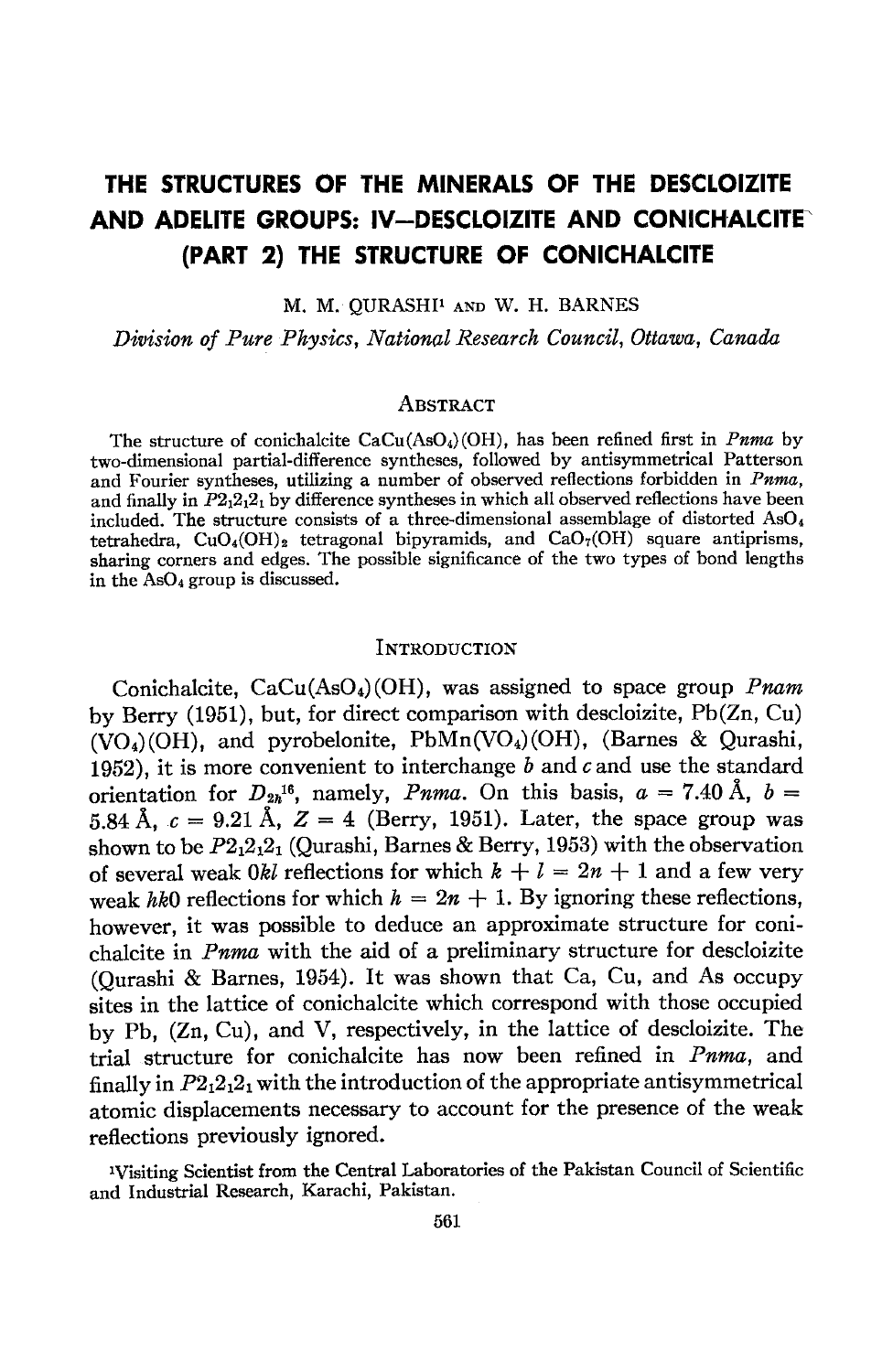#### REFINEMENT IN Puma

Refinement of the approximate structure for conichalcite (Qurashi & Barnes, 1954) was commenced in  $Pnma$  because the  $0kl$  Fourier map acquires pseudo-reflection symmetry about  $y = 0$  as a result of the fact that calcium and arsenic differ comparatively little in atomic scattering power. The signs of all reflections for which  $k=2n + 1$ , therefore, are not determined by the metal atoms alone, but are dependent also on the disposition of the oxygen atoms. Two cycles of refinement for each of the three principal zones were carried out by  $(F_o - F_{c(m)})$  - syntheses, where  $F_{c(m)}$  represents values of F calculated for the metal atoms alone. The final partial difference maps are shown in Fig. 1. Mean values of the atomic co-ordinates at this stage were Ca at  $0.122, \frac{1}{4}$ , 0.174, Cu at 0, 0,  $\frac{1}{2}$ , As at 0.372,  $-\frac{1}{4}$ , 0.329, O<sub>1</sub> at 0.180,  $-\frac{1}{4}$ ,  $\frac{1}{2}$  - 0.052, O<sub>2</sub> at  $0.536, -\frac{1}{4} \pm 0.09, \frac{1}{2} - 0.054, O_8(O_4)$  at  $0.370, -0.006, 0.234,$  and  $O_5$  at



FIG. 1. Partial difference maps after preliminary refinement in Pnma. Large solid circles, Ca; small solid circles, Cu; triangles, Asl crosses, O; Contours at intervals of  $2 e.\mathrm{A}^{-2}$ ; zero and negative contours indicated by broken lines.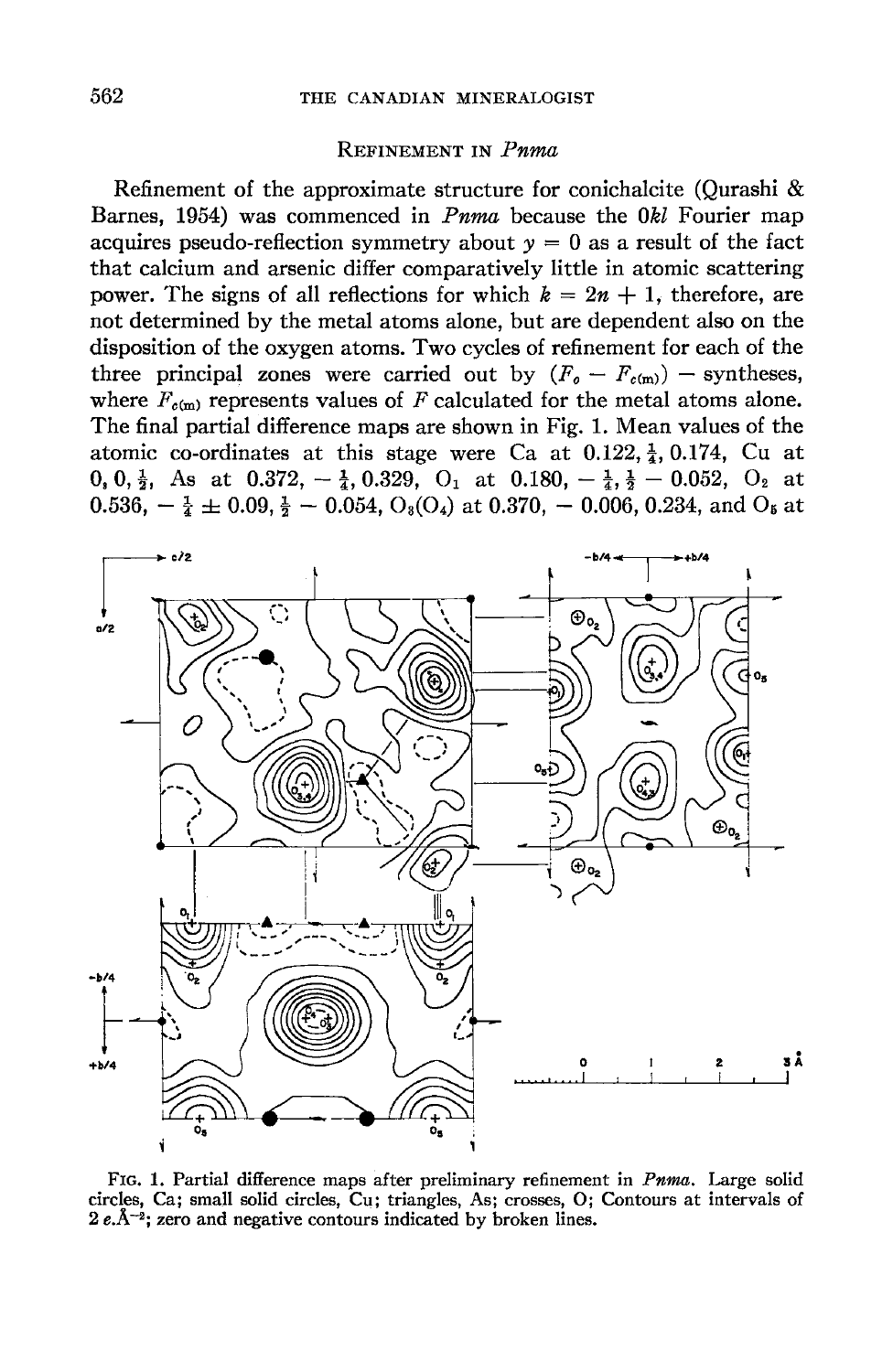0.162,  $\frac{1}{4}$ ,  $\frac{1}{2}$  - 0.064. These sites are very close to those of Pb, Mn, V, and the five O, respectively, in pyrobelonite (Donaldson & Barnes, 1955), and to those of Pb, (Zn, Cu), V, and the five O, respectively, in the unrefined structure of descloizite (Ourashi & Barnes, 1954). Inspection of Fig. 1, however, suggests very strongly that  $O_2$  should be displaced (as indicated) by about  $0.09b = 0.5$  Å from the special position at  $y = \frac{1}{4}$  which it should occupy in *Pnma*; otherwise, no other departures from *Pnma* symmetry are obvious. It is of interest to note that similar separations of  $O_1$  and  $O_5$ in the  $h0l$  and  $hk0$  maps of Fig. 1 appear in corresponding maps for pyrobelonite (Donaldson & Barnes, 1955), but the possible difference between the x co-ordinates for  $O_3$  and  $O_4$  noted in pyrobelonite is not apparent in the present Fig. 1. The R-factors were approximately  $0.09<sub>5</sub>$  for the hk0, 0.14 for the  $h0l$ , and 0.20 for the  $0kl$  reflections. The last two values were not very satisfactory, and for a number of individual reflections, particularly 0kl, there were relatively large discrepancies between  $|F_o|$  and  $F_o$ . These results indicated, therefore, that the effect of the departure of some of the atoms from the special positions of Pnma must partially cancel out in the case of the  $hk0$  reflections but are cumulative for the  $0kl$ reflections. Attempts to improve the agreement between  $|F_{o}|$  and  $F_{o}$  by combinations of shifts of the sites of the oxygen atoms alone led to the conclusion that at least some of the heavier atoms also must be displaced from their Pnrna positions, and that a systematic examination of the antisymmetrical components of the Patterson maps might be of assistance.

# THE NON-Puma REFLECTIONS AND THE ANTISYMMETRICAL PATTERSON MAPS

The Patterson map, derived from data for those 0&l reflections for which  $k + l = 2n$ , is symmetrical about a line joining  $(-, 0, 0)$  and  $\left(-, \frac{1}{2}, \frac{1}{2}\right)$ , whereas that derived from data for the non-*Pnma 0kl* reflections (those for which  $k + l = 2n + 1$ ) is not. Thus, each of the Patterson peaks,  $P<sub>o</sub>$ , based on all the observed data, must consist of a supersymmetrical part,  $P_s$ , and an antisymmetrical component,  $\Delta P$ , which is relatively small in the present case, and  $P_o = P_s + \Delta P$ . Therefore, while the interpretation of  $P_{\rm a}$  alone leads to the ideal atomic positions of *Pnma*, analysis of  $\Delta P$  should yield quantitative estimates of the actual departures of the atoms from the positions of higher symmetry. The mathematical treatment of this concept is discussed elsewhere (Qurashi, 1963). When the atomic displacements from Pnma positions are small, the magnitudes of the peaks and troughs in the two-dimensional  $\Delta P$ maps are proportional to the squares of the displacements,  $\Delta^2$ , and approximately to the squares of the atomic numbers,  $Z<sup>2</sup>$ , of the atoms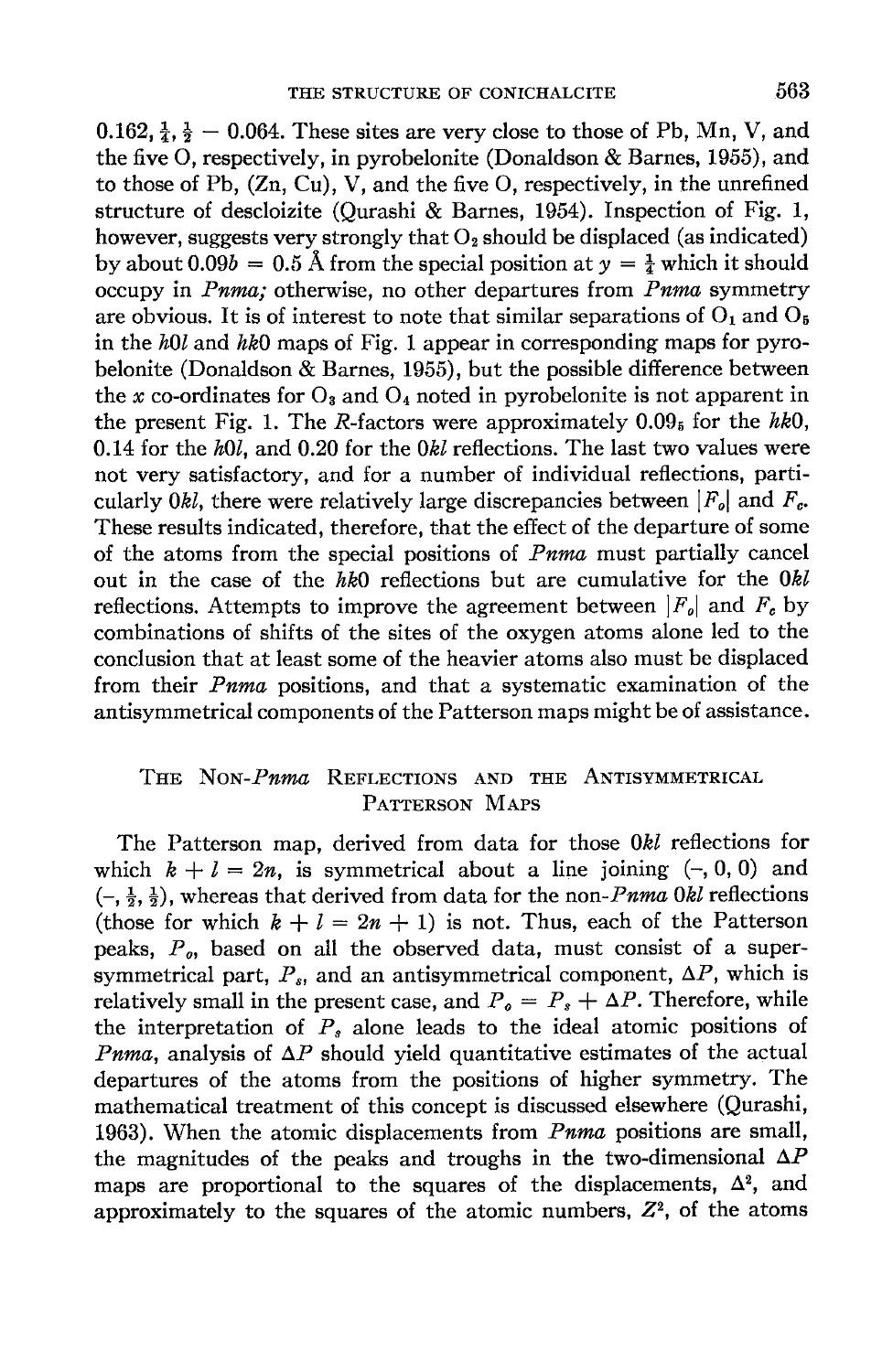concerned, and the heights of the origin peaks are proportional to  $\Sigma(Z\Delta)^2$  summed over all the atoms.

Making use of  $|F_{\rho}|$  for only those observed reflections which are forbidden in *Pnma*, the 0kl and hko  $\Delta P$  functions were evaluated and the resulting maps are reproduced in Fig. 2. Possible displacements from *Pnma* positions which would affect the  $\Delta P$  maps are limited to the y direction for Ca, As,  $O_1$ ,  $O_2$ , and  $O_5$ , and to both y and z for Cu; there are no restrictions on any of the co-ordinates of  $O_3$  and  $O_4$  in either *Pnma* or  $P2_12_12_1$  but the two atoms are symmetrically equivalent in the former and not in the latter.



FIG. 2. Antisymmetrical Patterson  $\Delta P$ -maps. Contours at intervals of 0.5 units in the  $0kl$ , and  $0.25$  units in the  $hk0$ , map, with zero contours indicated by 0's and negative contours by broken lines. The small solid circles mark the positive and negative non' origin peaks and the crosses show the corresponding negative and positive regions.

No displacement of Cu from  $y = 0$ ,  $z = 0$  is indicated by the  $\Delta P$  maps. A displacement along b from  $y = 0$  would make contributions of opposite sign to the peaks at  $(-,0,0)$  and  $(-,0,\frac{1}{2})$  but the observed heights of these peaks (Fig. 2) are almost the same (2.98 units and 2.42 units, respectively). Furthermore, a displacement along  $c$  from  $z = 0$  would produce a negative self-interaction peak along  $c$  but no trough appears in the contours of the origin peak in the  $0kl$  map of Fig. 2. Thus any departure of Cu from the *Pnma* positions at  $(0, 0, \frac{1}{2}, 0, \frac{1}{2}, \frac{1}{2}, 0, 0; \frac{1}{2}, \frac{1}{2}, 0)$ must be negligibly small, and the main contributions to the  $\Delta P$  maps must come from the atoms along  $y = \pm \frac{1}{4}$ , or from the oxygen atoms (represented by  $O_3$  and  $O_4$ ) in the eight-fold general positions of *Pnma*.

Examination of the hko map in Fig. 2 shows that the positive and negative non-origin peaks occur at  $(\frac{1}{6}, 0, -)$  and  $(\frac{1}{12}, \frac{1}{2}, -)$ , and these must arise from antisymmetrical displacements along the direction of  $y$  of. some, or all, of those atoms (Ca, As, O<sub>1</sub>, O<sub>2</sub>, O<sub>5</sub>) placed at  $y = \pm \frac{1}{4}$  in Pnma. Attention, therefore, may be directed towards these atoms, and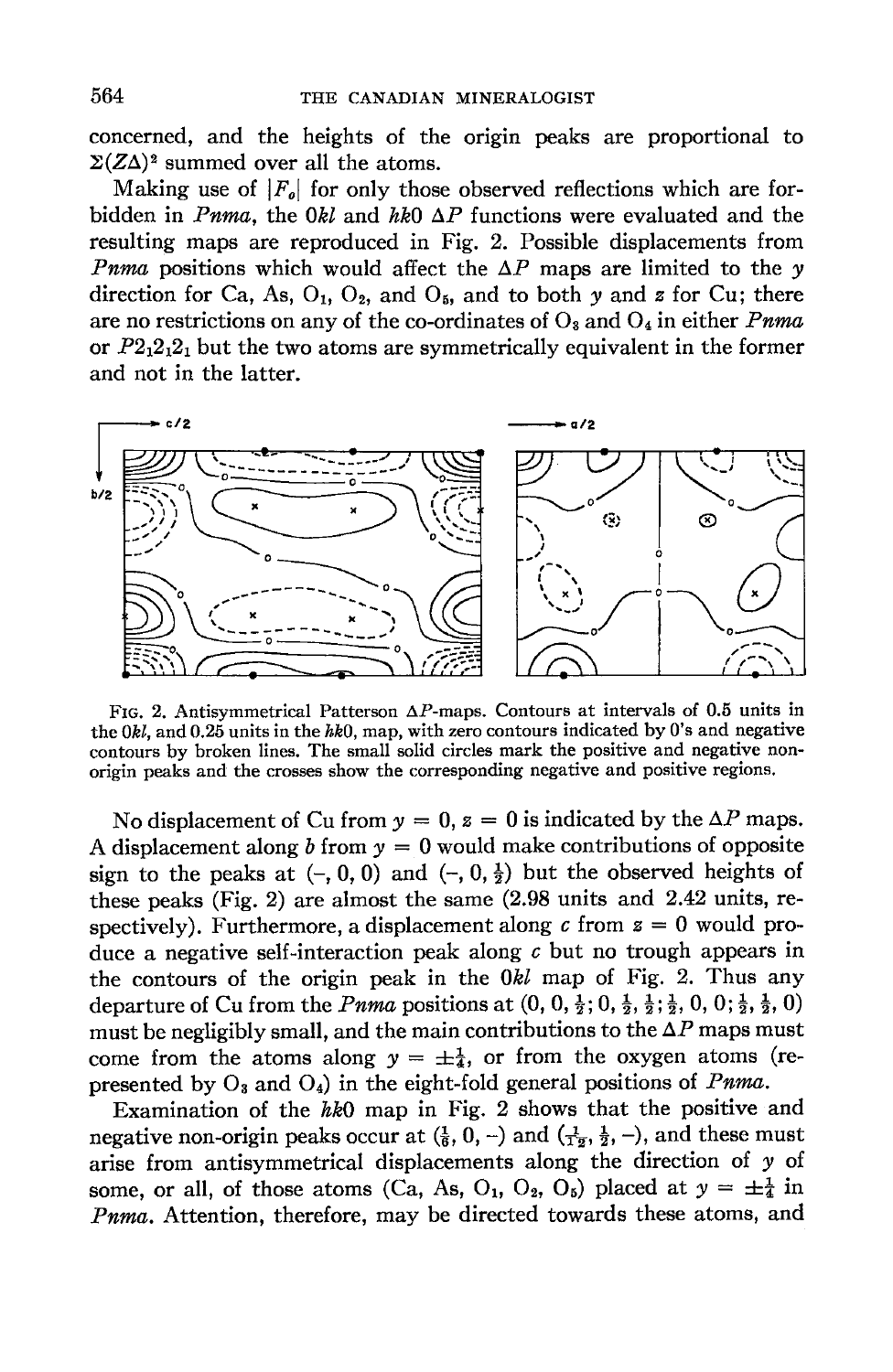an examination of the equivalence or non-equivalence of  $O_3$  and  $O_4$  may be left for the final refinement in  $P2_12_12_1$ . A striking feature of the  $\Delta P$ maps (Fig. 2) is the difference between the heights of the 0&l origin peak  $(2.98 \text{ units})$  and the hk0 origin peak  $(0.92 \text{ units})$ . If two atoms have



Ftc. 3(a) Directions of the antisymmetrical shifts of Ca (large solid circles), As (triangles),  $O_2$ , and  $O_5$ , deduced from the  $\Delta P$ -maps.

(b) Left, antisymmetrical Fourier synthesis omitting the 021 reflection; right, antisymmetrical Fourier synthesis including the 021 reflection. Contours at intervals of  $1e.\AA^{-2}$ , with zero contour dotted and negative contours broken.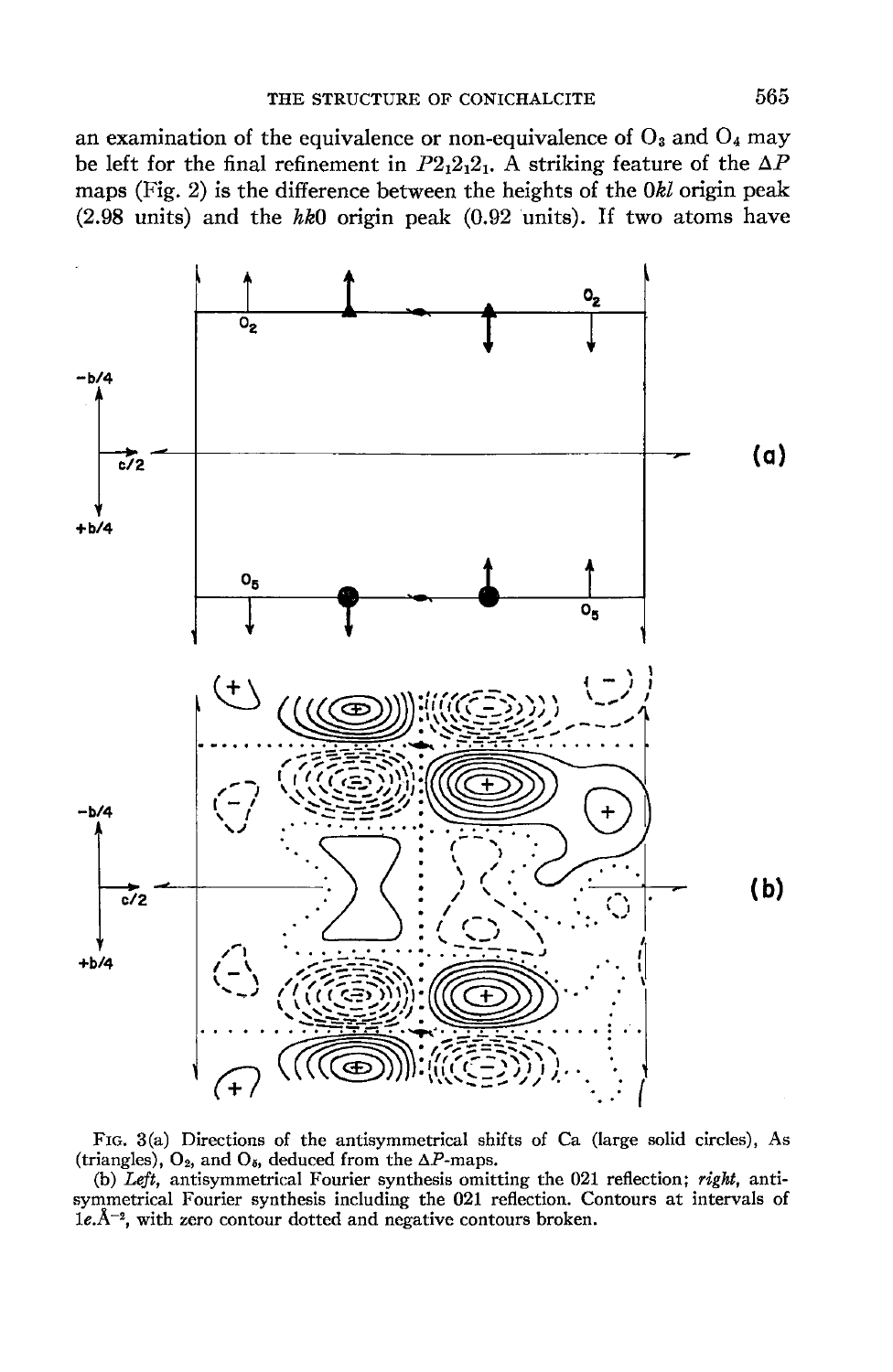$o\phi$ *posite* displacements and overlap in a given projection, their normal contribution,  $(Z_1\Delta_1)^2 + (Z_2\Delta_2)^2$ , to the origin peak becomes the much smaller quantity,  $(Z_1\Delta_1 - Z_2\Delta_2)^2$ . In the hk0 projection (Ourashi & Barnes, 1954, Fig. 8) there is one site, at  $(\frac{1}{8}, \frac{1}{4}, 0)$ , where Ca, As, and O<sub>5</sub> all overlap, whereas they are completely separated in the  $0kl$  projection. The large difference (2.06 units) between the two origin peaks in the  $\Delta P$ maps, which accounts for more than two-thirds of the total antisymmetrical effect, must, therefore, be attributed to these three atoms, and probably to only two of them. It is evident from the initial refinement in *Pama* that the largest displacement (see Fig. 1) almost certainly occurs for  $O_2$ , and thus most, if not all, of the hk0 origin-peak may tentatively be attributed to  $O<sub>2</sub>$  self-interactions.

The relative contributions of Ca, As, and  $O<sub>5</sub>$  to the remaining 2.06 units of the origin peak in the  $0kl\Delta P$  map may be estimated as follows, on the initial assumption that each is responsible for about 0.69 units. In order to produce the large negative interaction peak at  $(-, \frac{1}{2}, 0)$  the two atoms of each of the pairs  $Ca$ , As and  $O_2$ ,  $O_5$  must have their shifts in opposite directions, as illustrated in Fig.  $3(a)$ , because, if this were not so, one interaction would cancel out the other. It is necessary, therefore, only to determine the relative directions of the displacements of one member of each pair. Since nothing was known at this time about a possible shift of  $O_5$ , attention was centered on As,  $O_2$ . The interactions among Ca, As,  $O_2$ , and  $O_5$  produce peaks at  $(-, 0, z)$  in the 0kl map. The calculated heights of these peaks for the two possible directions of the shifts of As and  $O_2$  are given in Table 1 together with the z co-ordinates and peak heights actually observed. It is apparent that relative displacements of the atoms with the oxygen shifts as represented in Fig.  $3(a)$ would give rise to peaks in the 0kl map in good agreement with those obserued, whereas the observed data are incompatible with the results to be expected if the relative directions of the shifts were to be reversed.

| z<br>$Ht.$ Calc. $(1)$ | 0.16<br>0.11<br>$0.00 - 0.75$ | 0.23<br>$-0.75$ | 0.27                    | 0.34<br>$-0.75 -0.75$ | 0.38<br>0.00 | 0.50<br>$+2.75$ |
|------------------------|-------------------------------|-----------------|-------------------------|-----------------------|--------------|-----------------|
| Ht. Calc. $(2)$        | $-1.50 -0.75 +0.75$           | $-1.1$          | $+0.75$ $-0.75$ $-1.50$ | $-1.1$                |              | $+2.75$         |
|                        | $-1.7$                        |                 | $+1.1$                  |                       | $-1.7$       |                 |
| Ht. Obs.<br>z          |                               | $-1.02$<br>0.19 | $-1.23$                 | 0.32                  |              | $+2.42$<br>0.50 |

TABLE 1.  $(-,0, z) = \Delta P$  PEAKS: HEIGHTS CALCULATED (1) FOR THE ARRANGEMENT OF FIG. 3 (a), CALCULATED (2) FOR THE REVERSED DIRECTION OF THE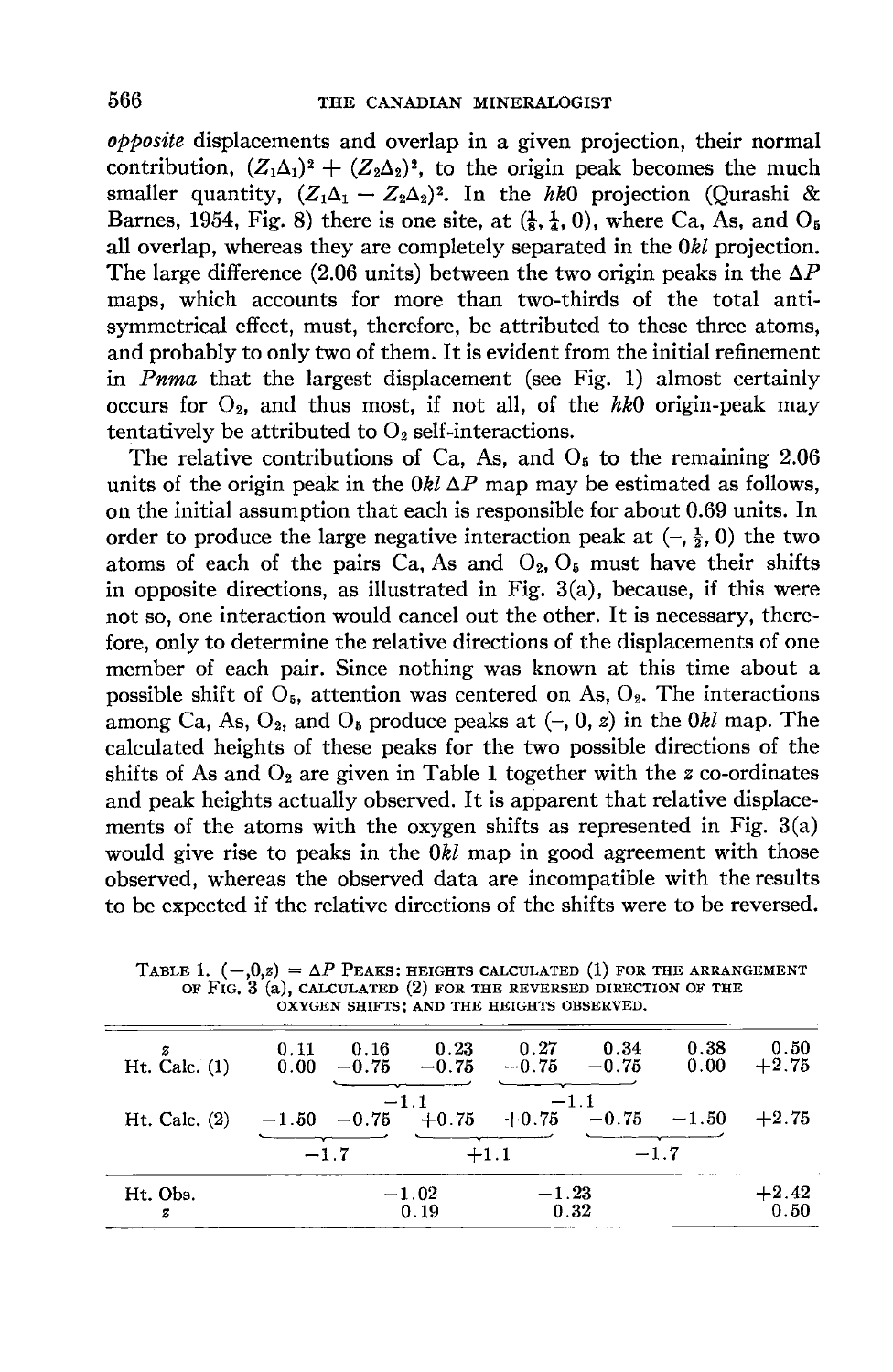In spite of imperfect resolution in the  $\Delta P$  map it is significant that the positions of the compound peaks are closer to those calculated for metalmetal interactions than to those calculated for oxygen-metal interactions by an amount which suggests that  $Z_m \Delta_m > Z_0 \Delta_0$  by a factor of about  $3/2$ , where the subscripts "m" and "O" refer to "metal" and "oxygen", respectively. On this basis an estimate of the magnitudes of  $\Delta_{\rm m}$  and  $\Delta_{\rm O}$ may be obtained from the height of the origin peak. Evaluation of the antisymmetrical Patterson function for the 0&l reflections forbidden in Pnma gives

$$
P(-, 0, 0) \approx 0.3[(Z_{\rm m}\Delta_{\rm m})^2 + (Z_{\rm O}\Delta_{\rm O})^2]
$$
  

$$
\approx 0.3(Z_{\rm m}\Delta_{\rm m})^2[1 + 2/3]
$$
  

$$
2.98 \approx 0.50(Z_{\rm m}\Delta_{\rm m})^2
$$

so that,

and

 $Z_{\rm m}\Delta_{\rm m}=2.4$ 

Similar values for  $Z_m\Delta_m$  are obtained from the heights of the other peaks in the  $\Delta P$  map. The mean value of  $Z_m\Delta_m$  is 2.4  $\pm$  0.2, from which  $\Delta(\text{As}) = 0.07$ <sub>3</sub> Å and  $\Delta(Ca) = 0.12$ <sub>0</sub> Å, and the mean value of  $Z_0\Delta_0$  is 1.6, from which  $\Delta$ (O) = 0.20 Å.

# ANTISYMMETRICAL FOURIER MAPS

Assuming, as before, that the contributions from the two atoms of each pair, As, Ca and  $O_2$ ,  $O_5$ , are equal in magnitude (i.e., they have the same value of  $Z\Delta$ ), the structure factor expressions for the non-*Pnma*  $0kl$  reflections are

$$
F(\text{As} + \text{Ca}) \approx -16\pi k \hat{f} Z_{\text{m}}(\Delta_{\text{m}}/b) \sin 2\pi l(0.078), \text{ for } k = 2n + 1
$$
  
= 0 , for  $k = 2n$ 

and,

$$
F(O_2 + O_5) = -16\pi k \hat{f} Z_0(\Delta_0)/b) \sin 2\pi l(0.190), \text{ for } k = 2n + 1
$$
  
= 0, for  $k = 2n$ 

and,

$$
F_c = F(\text{As} + \text{Ca}) + F(\text{O}_2 + \text{O}_5)
$$

With the co-ordinates obtained as a result of the initial refinement in *Pnma* and modified by the values for  $\Delta$  deduced from the  $\Delta P$  maps, and taking the directions of the shifts as represented in Fig. 3(a), structure factors calculated for the metal atoms only  $(F_{\epsilon(m)})$ , for the oxygen atoms only  $(F_{\epsilon(0)})$ , and for all four atoms  $(F_{\epsilon(1)})$  are given in Table 2, together with the observed structure amplitudes ( $|F_q|$ ), for the eight non-*Pnma*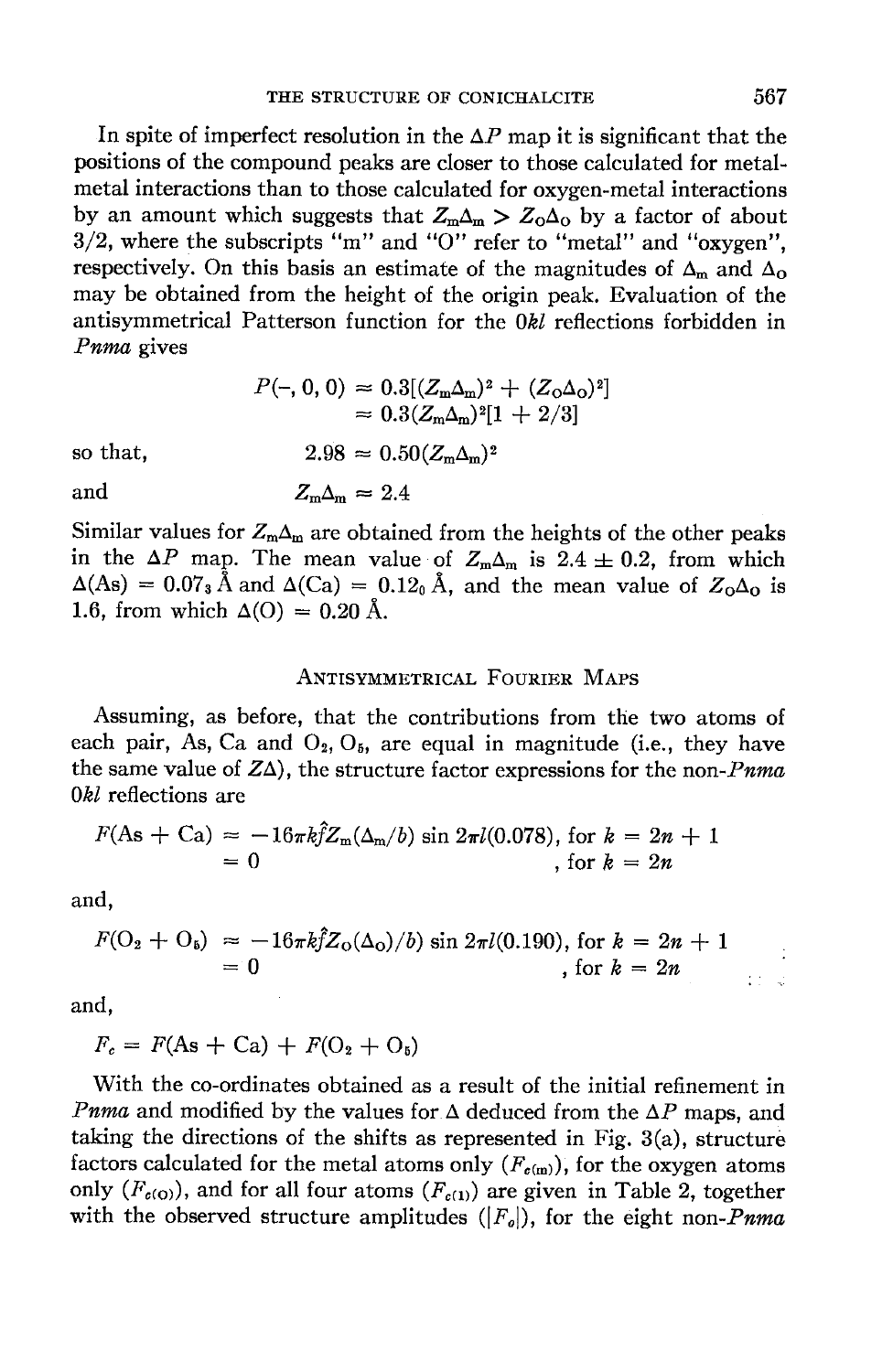| hkl | $F_{c(m)}$ | $F_{c(0)}$ | $F_{c(1)}$   | $F_o$ | $F_{c(2)}$   |
|-----|------------|------------|--------------|-------|--------------|
| 012 | $-14.7$    | $-6.6$     | $^{\rm -21}$ | 14    | $-16$        |
| 021 |            |            | 0            | 21    | $^{\rm -11}$ |
| 032 | $-31.6$    | $-10.0$    | $-42$        | 48    | $-34$        |
| 034 | $-30.7$    | $+11.6$    | $-19$        | 34    | $-23$        |
| 036 | $-5.7$     | - 6.6      | $-12$        | 23    | - 9          |
| 038 | $+16.3$    | $+0.8$     | $+17$        | 16    | $+16$        |
| 052 | $-37.6$    | 9.1        | $-47$        | 41    | $-36$        |
| 054 | $-38.3$    | $+12.5$    | $-26\,$      | 34    | $^{\rm -27}$ |

TABLE 2. COMPARISON OF  $|F_o|$  for NON-Puma Okl REFLECTIONS WITH STRUCTURE FACTORS CALCULATED FOR ATOMIC DISPLACEMENTS FROM FRANCISCUS CALCULATED FROM APPROXIMATE THE RETAIL ATOMS ONLY;  $F_{e(0)}$ , FOR OXYGEN ATOMS ONLY;  $F_{e(1)} = F_{e(m)} + F_{e(0)}$ ;  $F_{e(2)}$ , WITH SHIFTS INDICATED BY ANTISYMMETRICAL FOURIER MAP

0kl reflections observed. Taking  $Z_m \Delta_m = (3/2) Z_0 \Delta_0$ , as indicated by the  $\Delta P$  map, the signs of |F<sub>o</sub>| are controlled by the metal atoms for the reflections with  $k = 2n + 1$  (see Table 2). Only one reflection, 021, violates the condition that  $F_c = 0$  for  $k = 2n$ .

The antisymmetrical Fourier map, calculated with the data of Table 2, but omitting the contribution of the 021 reflection, is shown on the lefthand side of Fig. 3(b), where it is clear that the oxygen shifts constitute a relatively small part of the total antisymmetrical effect. The introduction of the 021 reflection, therefore, will have a marked influence on the apparent shifts because it will destroy the symmetry about  $y = 0$ , and will accentuate the peak corresponding to one oxygen atom while reducing that corresponding to the other. If  $|F_{q}|$  for 021 is given the same sign as the relatively strong reflections 032 and 034, the Fourier map shown on the right-hand side of Fig. 3(b) is obtained, and it will be observed that a significant displacement of  $O_2$  is indicated. This is in agreement with the results previously mentioned in connection with the 0kl and hk0 maps of Fig. 1. On the other hand, selection of the opposite sign for  $|F_{o}|$  would produce an apparent shift for  $O_5$  instead of  $O_2$ , and this in turn would reduce the  $\Delta P$  hk0 map (Fig. 2) to the origin peak alone, because of the overlap of  $O_5$ , As, and Ca in the hk0 projection. Therefore,  $|F_o|$  for the 021 reflection must be given the sign chosen for the calculation of the Fourier synthesis represented on the right-hand side of Fig. 3(b). The shifts estimated from this map are  $\Delta(\text{As}) = 0.06$  Å,  $\Delta(\text{Ca}) = 0.08$  Å,  $\Delta(O_2) = 0.13$  Å, and  $\Delta(O_5) < 0.03$  Å, which are in satisfactory agreement with those deduced from the  $\Delta P$  maps. Taking the means of both sets,  $\Delta(\text{As}) = 0.07 \text{ Å}, \Delta(\text{Ca}) = 0.10 \text{ Å}, \Delta(\text{O}_2) = 0.16 \text{ Å}, \text{ and } \Delta(\text{O}_6) < 0.03 \text{ Å}.$ Values of  $F_{\epsilon(2)}$  calculated on the basis of these values are shown in Table 2, and are in sufficiently good agreement ( $R = 0.27$ ) with the corresponding values of  $|F_a|$  to justify final refinement of the whole structure in  $P2_12_12_1$ .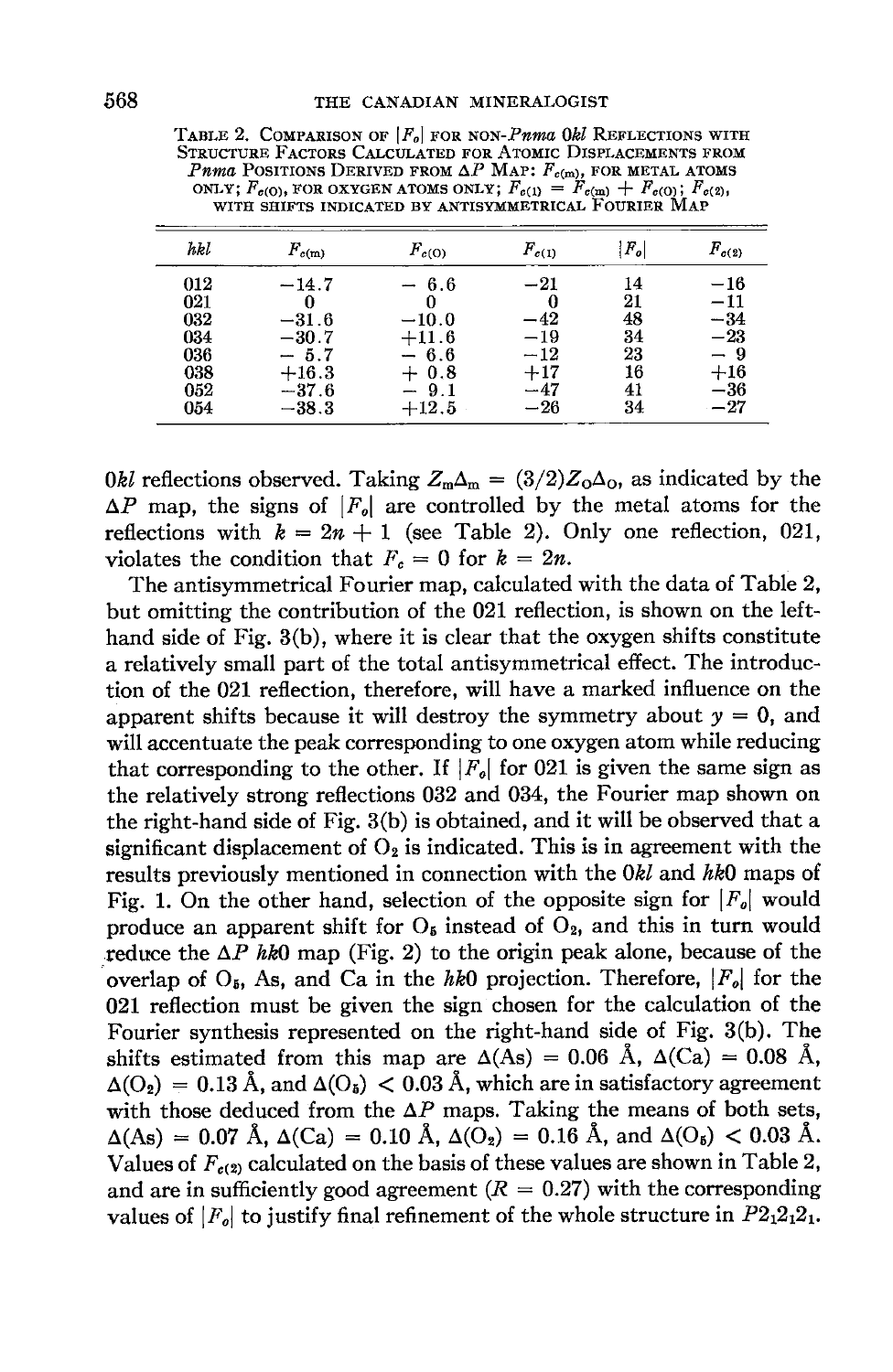For this purpose all observed reflections were included, and the co-ordinates of As, Ca, and  $O<sub>2</sub>$  obtained from the initial refinement in *Puma* were modified according to the foregoing displacements from their *Pnma* positions. In view of the small number of terms available for the antisymmetrical Patterson and Fourier syntheses, however, these values for the shifts may be expected to be too low. No attempt was made to analyse the antisymmetrical data for possible displacements of  $O_1$ ,  $O_3$ , and  $O_4$ because the agreement between  $|F_o|$  and  $F_{c(2)}$  in Table 2 indicated that these shifts probably were small and might reasonably be expected to appear in the course of final refinement in  $P2_12_12_1$ .

## FINAL REFINEMENT IN  $P2_12_12_1$

The final refinement was carried out by means of difference syntheses, and the first cycle produced a striking reduction in R, for all the observed  $0kl$  reflections, from  $0.22$  to  $0.12$ , together with a decrease in the apparent temperature-factor constant from about 2 to 0.5. Improvements, although smaller, also were shown by the results for the  $\{h\&0\}$  and  $\{h0l\}$  zones. With the inclusion of anisotropic temperature factors, three further cycles of refinement reduced R to  $0.07<sub>1</sub>$ ,  $0.06<sub>6</sub>$ , and  $0.05<sub>2</sub>$  for the h0l,  $0k$ , and  $hk0$  reflections, respectively, based on the observed data only, and to  $0.09<sub>6</sub>$ ,  $0.09<sub>2</sub>$ , and  $0.07<sub>7</sub>$ , respectively, when the unobserved reflections (with  $|F_q|$ 's taken as one-half of the threshold values) were included.

The final fractional co-ordinates, referred to the *Pnma* origin are listed in Table 3 separately for the three principal zones, together with the mean value of each co-ordinate. For both Ca and As, the values of x and y derived from the  $hk0$  data have been given one-half weight because of the overlap of these two atoms in the [001] projection. The root-mean-squares (r.m.s.) of one-half the differences between the two values of each co-ordinate for the five oxygen atoms collectively are  $0.0068a = 0.050$  Å,  $0.0048b = 0.028$  Å, and  $0.0032c = 0.029$  Å. The

|           | $\pmb{x}$   |         |                    |           | $\boldsymbol{\mathcal{Y}}$ | s         |        |           |                    |
|-----------|-------------|---------|--------------------|-----------|----------------------------|-----------|--------|-----------|--------------------|
| Atom      | $\{h k 0\}$ | ${hol}$ | Mean               | $\{hk0\}$ | $\{0kl\}$                  | Mean      | h0l    | $\{0kl\}$ | Mean               |
| Cа        | 0.1220      | 0.1142  | 0.1168             | 0.2704    | 0.2692                     | 0.2696    | 0.1762 | 0.1754    | 0.1758             |
| Сu        | 0           | 0       | 0                  | 0         | 0                          | 0         |        |           |                    |
| As        | 0.3720      | 0.3668  | 0.3685             | $-0.2330$ | $-0.2334$                  | $-0.2332$ | 0.3313 | 0.3299    | 0.3306             |
| О1        | 0.186       | 0.188   | 0.187              | $-0.257$  | $-0.255$                   | $-0.256$  | 0.452  | 0.447     | 0.449 <sub>5</sub> |
| O2        | 0.536       | 0.540   | 0.538              | $-0.166$  | $-0.186$                   | $-0.176$  | 0.446  | 0.442     | 0.444              |
| Oз        | 0.370       | 0.387   | 0.378s             | 0.506     | 0.512                      | 0.509     | 0.234  | 0.244     | 0.239              |
| O،        | 0.376       | 0.359   | 0.367 <sub>5</sub> | $-0.017$  | $-0.014$                   | $-0.015s$ | 0.226  | 0.222     | 0.224              |
| $O5$ (OH) | 0.161       | 0.141   | 0.151              | 0.250     | 0.250                      | 0.250     | 0.426  | 0.433     | 0.429 <sub>5</sub> |

TABLE 3. FRACTIONAL ATOMIC CO-ORDINATES: Pnma ORIGIN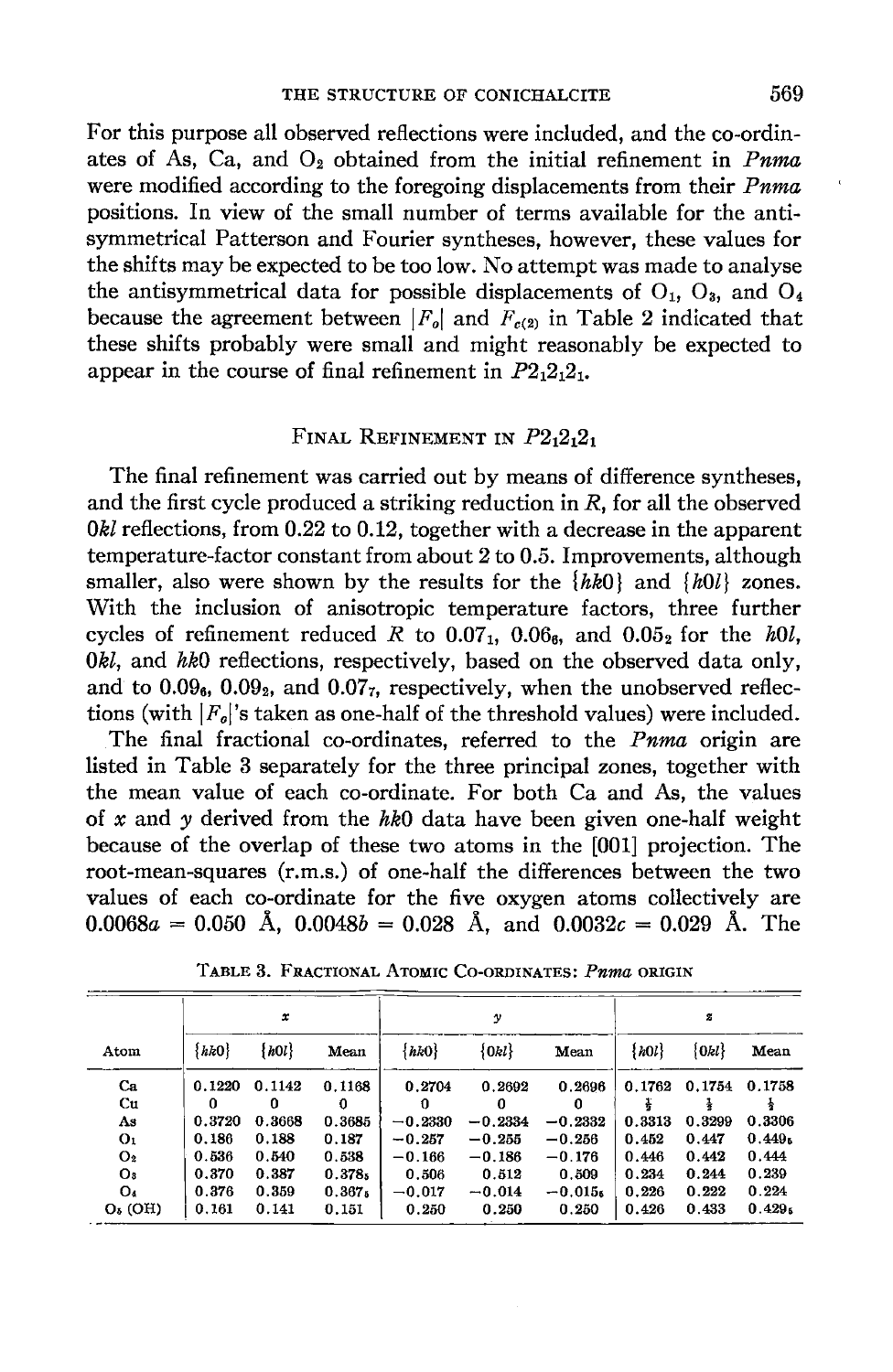| 0kl    | $ F_o $ | $F_{c}$  | 0kl    | $ F_o $ | $F_c$     | 0kl | $ F_o $ | $F_{\alpha}$ |
|--------|---------|----------|--------|---------|-----------|-----|---------|--------------|
| 002    | 12      | $-7.6$   | 024    | 156     | $-151.1$  | 043 | $14$    | $-8.2$       |
| 004    | 67      | $+67.7$  | 025    | $<$ 14  | $+1.3$    | 044 | 40      | $+37.1$      |
| 006    | 137     | $-142.2$ | 026    | 44      | $-45.3$   | 045 | $14$    | $-3.6$       |
| 008    | 29      | $-35.2$  | 027    | $14$    | $-0.5$    | 046 | 116     | $-107.5$     |
| 0.0.10 | <14     | $-1.8$   | 028    | 139     | $-137.4$  | 047 | $14$    | $-1.5$       |
| 011    | 41      | $+54.6$  | 029    | $14$    | $+9.9$    | 048 | 14      | $-16.9$      |
| 012    | 14      | $-14.7$  | 0.2.10 | 54      | $+54.5$   | 051 | 24      | $+28.0$      |
| 013    | 17      | $-16.8$  | 031    | 19      | $+24.3$   | 052 | 41      | $-44.5$      |
| 014    | $14$    | $+1.7$   | 032    | 48      | $-49.7$   | 053 | $14$    | $+5.9$       |
| 015    | 18      | $-16.9$  | 033    | $14$    | $-9.1$    | 054 | 34      | $-35.2$      |
| 016    | $14$    | $+1.5$   | 034    | 34      | $-32.3$   | 055 | 21      | $-12.8$      |
| 017    | 34      | $-39.6$  | 035    | 33      | $-32.5$   | 056 | $14$    | $-10.6$      |
| 018    | $14$    | $+13.6$  | 036    | 23      | $\,-21.0$ | 057 | 21      | $-17.6$      |
| 019    | $14$    | $+10.6$  | 037    | 28      | $-26.9$   | 060 | 18      | $+19.6$      |
| 0.1.10 | ${<}14$ | $+13.5$  | 038    | 16      | $+14.2$   | 061 | $14$    | $-7.8$       |
| 020    | 83      | $+86.1$  | 039    | $14$    | $+3.1$    | 062 | 64      | $+61.4$      |
| 021    | 21      | $-17.9$  | 040    | 228     | $+223.8$  | 063 | $14$    | $-6.3$       |
| 022    | 80      | $+88.7$  | 041    | $14$    | $-16.7$   | 064 | 79      | $-72.0$      |
| 023    | $14$    | $+0.2$   | 042    | $14$    | $-1.1$    | 065 | $14$    | $+0.4$       |
| h k0   | $ F_o $ | $F_c$    | hk0    | $ F_o $ | $F_c$     | hk0 | $ F_o $ | $F_c$        |
| 020    | 83      | $-81.9$  | 320    | $<$ 12  | $-2.3$    | 550 | 11      | $^{-12.3}$   |
| 040    | 228     | $+220.5$ | 330    | $<$ 12  | $-2.9$    | 560 | $<$ 12  | $-5.5$       |
| 060    | 18      | $-21.7$  | 340    | < 12    | $-4.2$    | 600 | 84      | $-82.3$      |
| 110    | $<$ 12  | $-2.6$   | 350    | < 12    | $-5.9$    | 610 | 131     | $-125.7$     |
| 120    | 18      | $+27.8$  | 360    | 11      | $+15.2$   | 620 | 36      | $-34.2$      |
| 130    | <12     | $-3.3$   | 400    | 98      | $-97.1$   | 630 | 91      | $+94.7$      |
| 140    | 14      | $-17.5$  | 410    | <12     | $+10.6$   | 640 | 62      | $-56.8$      |
| 150    | $<$ 12  | $+7.6$   | 420    | 175     | $+173.9$  | 650 | 74      | $-71.6$      |
| 160    | $<$ 12  | $+12.2$  | 430    | < 12    | $-0.4$    | 710 | 15      | $+6.7$       |
| 200    | 91      | $-88.8$  | 440    | 66      | $-66.2$   | 720 | $<$ 12  | $-6.0$       |
| 210    | 166     | $+167.2$ | 450    | $<$ 12  | $-4.1$    | 730 | 18      | $-8.5$       |
| 220    | 93      | $-101.0$ | 460    | 101     | $+97.8$   | 740 | 11      | $+8.3$       |
| 230    | 123     | $-124.8$ | 510    | $12$    | $-7.0$    | 800 | 119     | $+131.3$     |
| 240    | 41      | $-43.0$  | 520    | $<$ 12  | $+0.8$    | 810 | $<$ 12  | $-4.5$       |
| 250    | 95      | $+97.3$  | 530    | 17      | $+18.2$   | 820 | 24      | $-23.2$      |
| 260    | 57      | $-55.9$  | 540    | $<$ 12  | $-0.8$    | 830 | 12      | $+8.5$       |
| 310    | 10      | $+2.6$   |        |         |           |     |         |              |

TABLE 4. STRUCTURE FACTOR DATA SEPARATELY FOR THE THREE PRINCIPAL ZONES  $(P2<sub>1</sub>2<sub>1</sub>2<sub>1</sub>)$ 

r.m.s. of the deviations for the three co-ordinates (converted to Å) for each oxygen atom separately are 0.012 Å for  $O_1$ , 0.036 Å for  $O_2$ , 0.044 Å for  $O_3$ , 0.036 Å for  $O_4$ , and 0.048 Å for  $O_5$  (OH), with a mean of 0.035 Å. The corresponding weighted r.m.s. for Ca is 0.011 Å and it is 0.008 Å for As. The estimated standard deviations, calculated according to the formula of Cruickshank (1949), are 0.007 Å for Ca, 0.004 Å for As, and  $0.020$  Å for the five oxygen atoms. The means of both estimations are 0.009 Å for Ca, 0.006 Å for As, and 0.028 Å for O, from which the e.s.d.'s of the metal-oxygen distances are 0.029 Å for Ca—O, 0.028 Å for Cu—O. and  $0.029$  Å for As--O.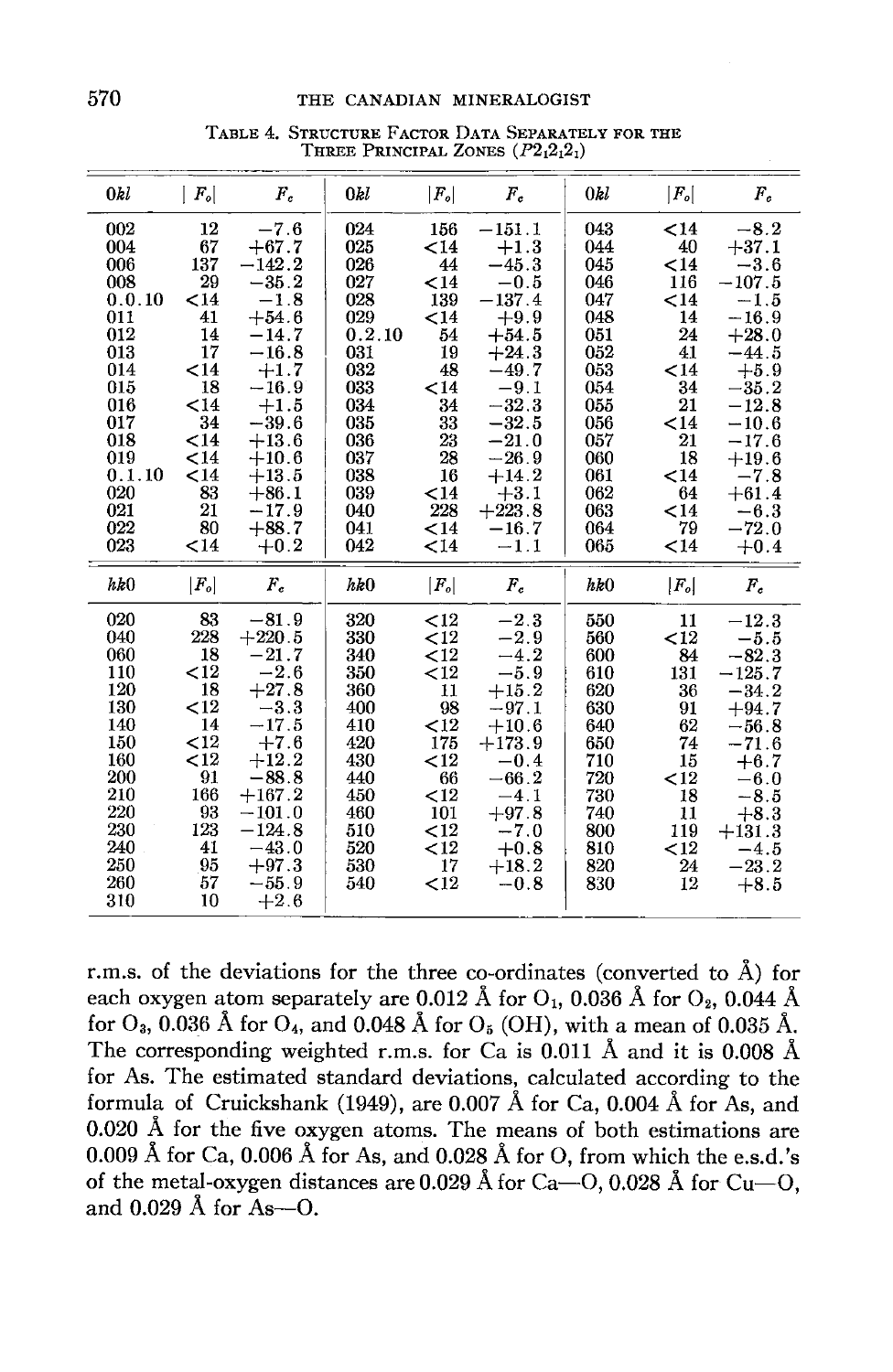TABLE 4 (continued)

The calculated structure factors are compared with the observed structure amplitudes separately for the three principal zones in Table 4. The co-ordinates employed are those given for each zone in Table 3 but referred to the standard origins of the principal projections ( $\rho gg$ ) of  $P2_12_12_1$ . The atomic scattering factors for As<sup>+2</sup>, Ca<sup>+2</sup>, and O<sup>-1</sup>, given by Freeman (1959), and for  $Cu^{+2}$ , given by Watson & Freeman (1961) were adopted. The final temperature-factor constants for Ca, Cu, and As in each zone are shown in Table 5; an isotropic value of  $B = 1.0$  was employed for each oxygen atom in all zones. The three metal atoms were treated anisotropically in the {0kl} zone and isotropically in the other two zones as indicated in Table 5, where the mean values of  $B$  with the limits for the two anisotropic components are given under  $\{0kl\}$ . The anisotropy in this zone is greatest for copper and the direction of apparent maximum thermal vibration is perpendicular to the two Cu-OH bonds.

THREE PRINCIPAL ZONES  $\{hk0\}$  $\{h0l\}$ Atom  $\{0kl\}$  $0.2$  $0.2 \pm 0.2$  $0.4$ Ca  $0.7$  $0.95\pm0.5$  $0.6$ Cu

 $0.74 \pm 0.1$ 

As

 $0.4$ 

 $0.2$ 

TABLE 5. TEMPERATURE-FACTOR CONSTANTS (B) FOR THE METAL ATOMS SEPARATELY IN THE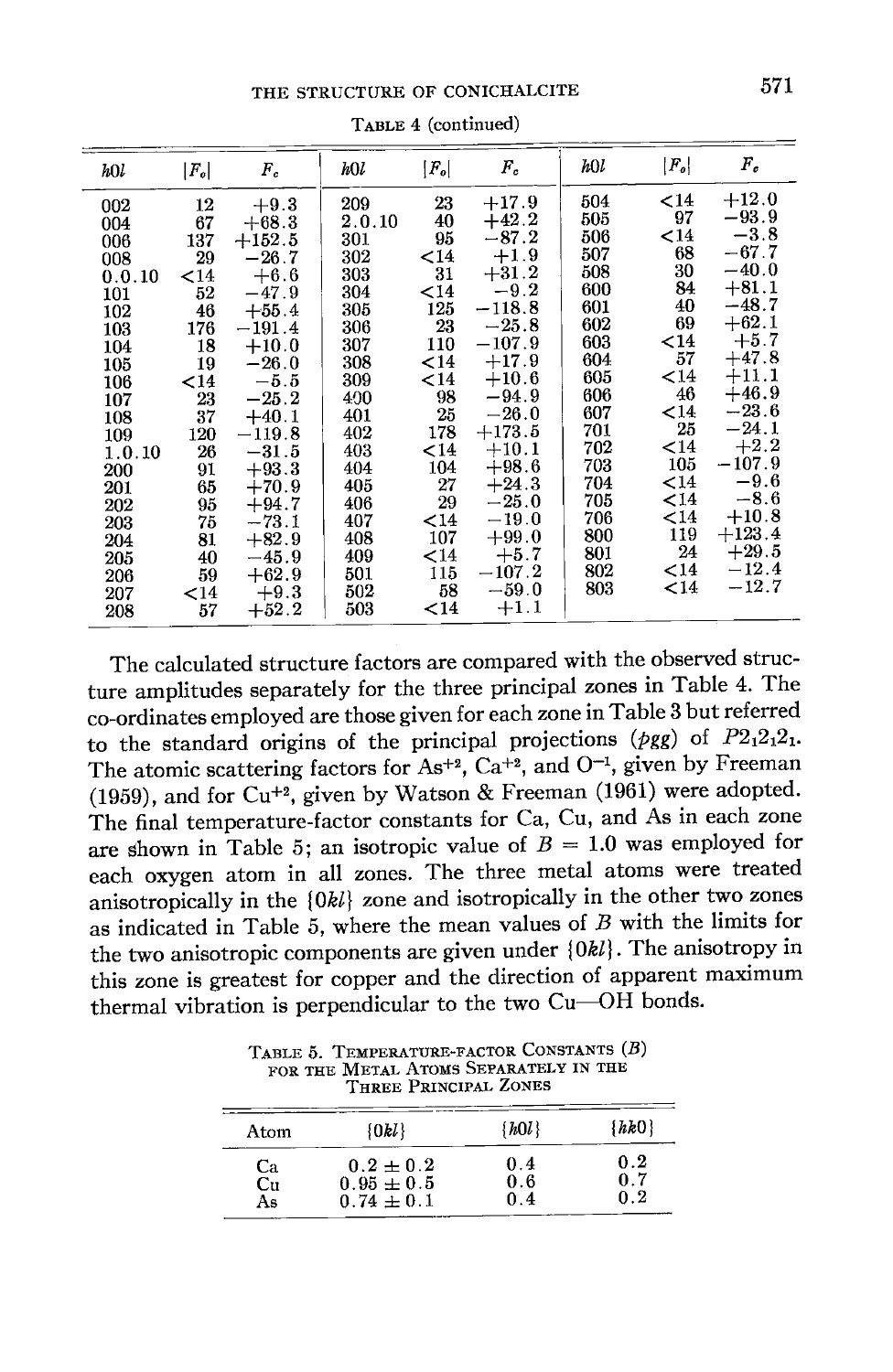The mean co-ordinates of Table 3, but referred to the  $P2_12_12_1$  origin (halfway between the three pairs of non-intersecting screw axes), are given in Table 6. There were no unusual features in the final difference maps where residual electron densities varied between about  $\pm 1.5$  e.Å<sup>-2</sup> and  $\pm 3$  e.Å<sup>-2</sup>. Projections of the structure of conichalcite along [010] and [100] are presented in Fig. 4, where only the oxygen atoms with the specific co-ordinates shown in Table 6 are labelled.

| Atom      | x                  |           | z                  |
|-----------|--------------------|-----------|--------------------|
| Ca        | $0.116_8$          | 0.269.    | 0.425 <sub>a</sub> |
| Cu        |                    |           |                    |
| As        | 0.368 <sub>5</sub> | $-0.233,$ | 0.580e             |
| О,        | 0.187              | $-0.256$  | 0.700              |
| O2        | 0.538              | $-0.176$  | 0.694              |
| О.        | 0.378              | 0.509     | 0.489              |
| O4        | 0.368              | $-0.016$  | 0.474              |
| $O5$ (OH) | $0.151\,$          | 0.250     | 0.680              |

TABLE 6. FRACTIONAL ATOMIC CO-ORDINATES: P212121 ORIGIN



FIG. 4. Projections of conichalcite along [010] and [100]; Pnma origin. The  $P2_12_12_1$ origin is indicated in each projection by a double circle. Large open circles, Ca; small solid circles, Cu; triangles, As; crosses, O. To avoid confusion, two Cu-O bonds (of an overlapping bipyramid) have been omitted from the centre of the [010] projection, and only the directions of the Ca-O bonds have been indicated (by short lines) in the [100] projection.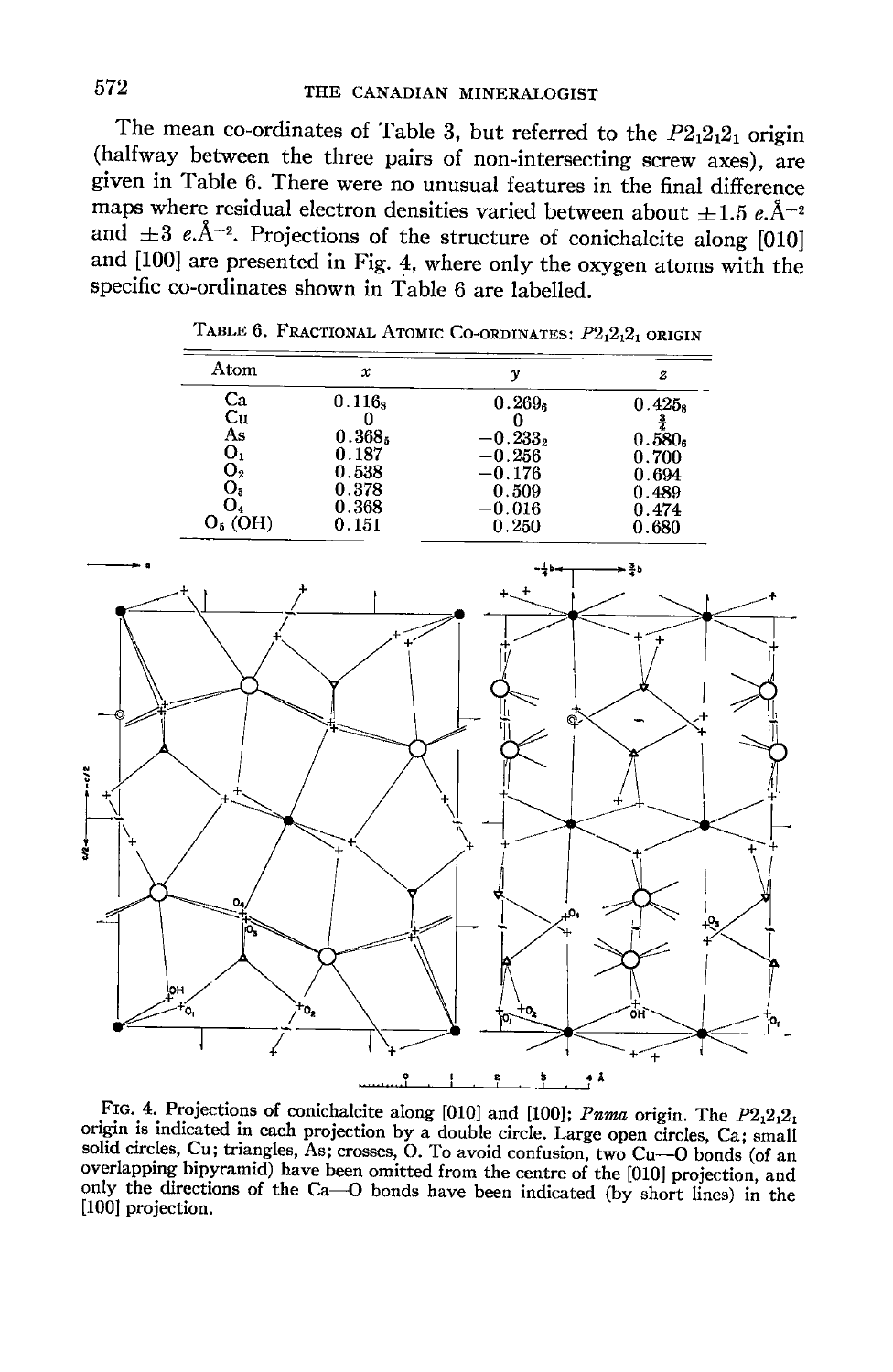### **DISCUSSION**

All As--O, Cu--O, and Ca--O interatomic distances  $\langle 3 \text{ Å} \rangle$  are given in Table 7, together with the  $O-O$  distances which constitute edges of the co-ordination polyhedra around As, Cu, and Ca. The oxygen co-ordination around As is distorted tetrahedral with the edges given in Table 7, and O-As-O angles of 102°, 103°, 106°, 113°, 116°, and 117° (mean, 109.5°). The oxygen atoms around Cu and Ca are at the corners of a distorted tetragonal bypyramid, and a very distorted "square" antiprism, respectively; the equatorial plane of the former is defined by  $O_1$ ,  $O_5(OH)$ ,  $O'_1$ ,  $O'_{6}$  (OH'), with apices at  $O_{3}$  and  $O_{4}$ , while the square faces of the latter are represented by  $O_1$ ,  $O'_2$ ,  $O_3$ ,  $O'_4$  and  $O_2$ ,  $O_4$ ,  $O_5$  (OH),  $O_3$ .

TABLE 7. INTERATOMIC DISTANCES (Å) IN THE THREE TYPES OF CO-ORDINATION POLYHEDRA

(For each polyhedron, a prime indicates a crystallographically equivalent oxygen atom<br>of the same subscript: (), edges shared between As and Ca; [], edges shared between<br>Cu and Ca; { }, edges shared between Cu and Cu;  $\langle$ 

|                                                                 | O <sub>1</sub> | O <sub>2</sub> | $\mathbf{O}$ | O4                     |                                    | Oı   | $O'_{1}$       | O <sub>3</sub>                           | O <sub>4</sub> |                                          | $O_5(OH) O'_6(OH')$                                          |
|-----------------------------------------------------------------|----------------|----------------|--------------|------------------------|------------------------------------|------|----------------|------------------------------------------|----------------|------------------------------------------|--------------------------------------------------------------|
| As                                                              | 1.74           | 1.67           | 1.73         | 1.60                   | Cu                                 | 2.09 | 2.04           | 2.38                                     | 2.28           | 1.95                                     | 1.95                                                         |
| O <sub>1</sub><br>O <sub>2</sub><br>O3                          |                | (2.64)         | 2.77<br>2.89 | 2.84<br>(2.56)<br>2.78 | О1<br>$O'_{1}$<br>$O_{3}$<br>$O_4$ |      |                | 3.22<br>[3.08]                           | [3.01]<br>3.15 | ${2.74}$<br>2.90<br>3.18<br>[2.97]       | 2.97<br>${2.74}$<br>[2.96]<br>3.04                           |
|                                                                 | O <sub>1</sub> | O <sub>2</sub> |              | $O'_2$                 | Os                                 |      | $O'_3$         | O <sub>4</sub>                           |                | $O'_4$                                   | $O5$ (OH)                                                    |
| Ca                                                              | 2.54           | 2.68           |              | 2.48                   | 2.53                               |      | 2.46           | 2.51                                     |                | 2.54                                     | 2.36                                                         |
| Oı<br>$\mathop{\mathrm{O}}_2'$<br>$O_3^3$<br>$O_4^4$<br>$O_4^4$ |                | 3.33           |              | (2.64)<br>3.15         | 3.18                               |      | [3.08]<br>3.18 | (2.56)<br>3.71<br>$\langle 3.07 \rangle$ |                | [3.01]<br>3.64<br>$\langle 3.07 \rangle$ | $\left[ 2.96\right]$<br>2.86<br>$\left[ 2.97\right]$<br>2.93 |

The atom  $O_6$  can be identified as the OH group with reasonable certainty because it is co-ordinated only with the Ca and (two) Cu cations, and it is the only O not associated with As in the compound anion, AsO<sub>4</sub>. It may also be noted that  $Ca$ — $O_5$  and  $Cu$ — $O_5$  are the shortest metaloxygen distances in the calcium and copper co-ordination polyhedra (see Table 7). Any answer to the question of possible H-bonding between OH and some other O could only be speculative, but it may be mentioned that the only two oxygen atoms not co-ordinated with the same cation are  $O_5$  and  $O_2$ , while the separation (2.61 Å) between them (for example,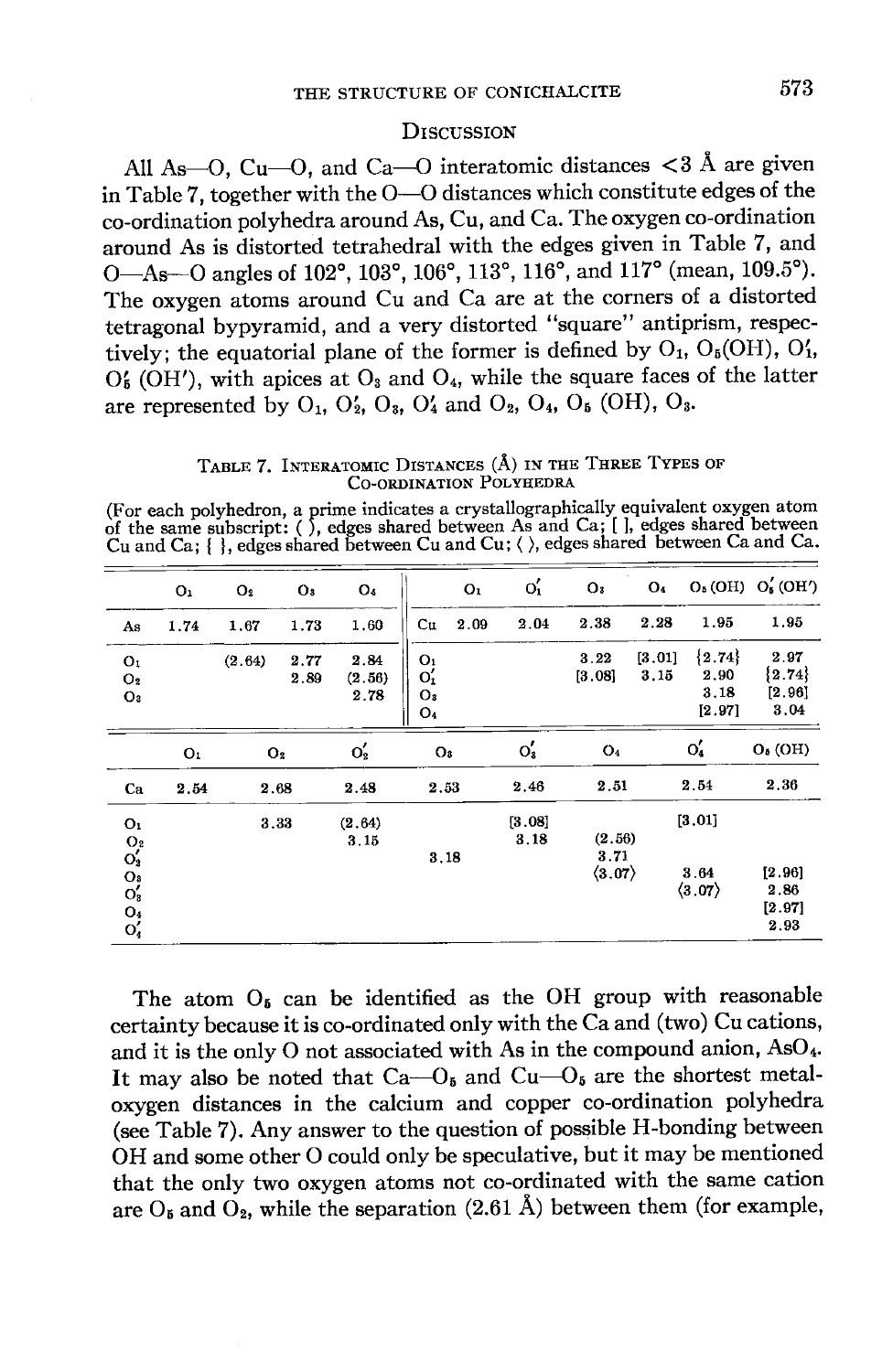OH at 0.151, 0.250, 0.680 and the unlabelled  $O_2$  at 0.462, 0.324, 0.806 referred to the  $P2_12_12_1$  origin in Fig. 4) is the shortest distance between  $O_5$  and any other oxygen atom, and is suggestive of a H-bond of medium length, and the pertinent angles are Ca (at 0.1168, 0.2696, 0.4258)—OH  $-{\rm O}_2 = 122^{\circ}$ , Cu (at 0, 0,  $\frac{3}{4}$ )-OH -O<sub>2</sub> = 104<sup>o</sup>, and Cu (at 0, $\frac{1}{2}$ ,  $\frac{3}{4}$ )- $OH - O<sub>2</sub> = 119<sup>o</sup>$  (mean, 115<sup>o</sup>).

The sum of the ionic radii of As<sup>+6</sup> (0.47 Å) and O<sup>-2</sup> (1.40 Å) is 1.87 Å but recorded interatomic distances (wyckoff, 1g60) generally are much shorter. For example, regular  $AsO<sub>4</sub>$  tetrahedra with As- $O$  distances of 1.62 Å, 1.63 Å,<sup>2</sup> 1.66 Å, 1.73 Å,<sup>3</sup> and 1.75 Å have been reported in AlAsO<sub>4</sub>, BiAsO<sub>4</sub>, BAsO<sub>4</sub>, YAsO<sub>4</sub>, and KH<sub>2</sub>AsO<sub>4</sub>, respectively. The tetrahedra in durangite (NaAlFAsO<sub>4</sub>) are almost regular with As- $O = 1.68$  Å, while they appear to be very irregular, with As- $O = 1.49$  Å to 1.81 Å, and 1.59 Å to 1.81 Å, respectively, in the basic arsenates, olivenite (Cu<sub>2</sub>(OH) AsO<sub>4</sub>) and adamite  $(Zn_2(OH)AsO<sub>4</sub>)$ .<sup>4</sup> The As-O bonds in brandtite  $(MnCa<sub>2</sub>(AsO<sub>4</sub>)<sub>2</sub>)$  have lengths of 1.61 Å, 1.65 Å (two), and 1.76 Å (Dahlman, 1952). Thus, in tetrahedrally co-ordinated arsenic, the As-O bonds appear to fall into two groups, short (approximately 1.59  $\AA$  to 1.68 Å) and long (approximately 1.73 Å to 1.76 Å), which are represented in the structure of conichalcite by As- $O_4 = 1.61$  Å, As- $O_2 = 1.67$  Å (mean,  $1.64 \pm 0.03$  Å) and by As- $O_1 = 1.74$  Å, As- $O_3 = 1.75$  Å (mean,  $1.74 \pm 0.01$  Å), respectively. These distances indicate that the As-O bonds are covalent and hence that they may be compared with the bond lengths to be expected on the basis of the Schomaker-Stevenson equation (Pauling, 1960),

$$
D(A-B) = r_A + r_B - c|x_A - x_B|,
$$

where  $D(A-B)$  is the length of the bond A-B,  $r_A$  and  $r_B$  are the covalent radii of atoms A and B, respectively,  $c$  is the Schomaker-Stevenson coefficient, and  $x_A$  and  $x_B$  are the electronegativities of A and B, respectively. Taking  $r_{As} = 1.21 \text{ Å}$ ,  $r_{O} = 0.74 \text{ Å}$ ,  $c = 0.08$ ,  $x_{As} = 2.0$ , and  $x_{O} =$ 3.5 (Pauling, 1960),  $D(As-O) = 1.83$  Å for the covalent single bond. This is virtually the same as that  $(1.84 \text{ Å})$  obtained directly as the sum of the *tetrahedral* covalent radii  $(r_{\text{As}} = 1.18 \text{ Å}, r_0 = 0.62 \text{ Å}; \text{ Pauling},$ 

<sup>2</sup>Assumed on the basis of P-O = 1.56 Å in PO<sub>4</sub>, increased by about 3.5% for AsO<sub>4</sub> as deduced from cell volumes of isomorphous arsenates and phosphates of the same cation (Mooney, 1948).

sCalculated from the published structural data.

wyckoli (1900, vol. 11, chap. V111, text pp. 40–41) notes that the very high apparent distortions in olivenite and adamite might perhaps be reduced considerably by further  $4Wyckoff$  (1960, vol. II, chap. VIII, text pp. 40–41) notes that the very high apparent refinement.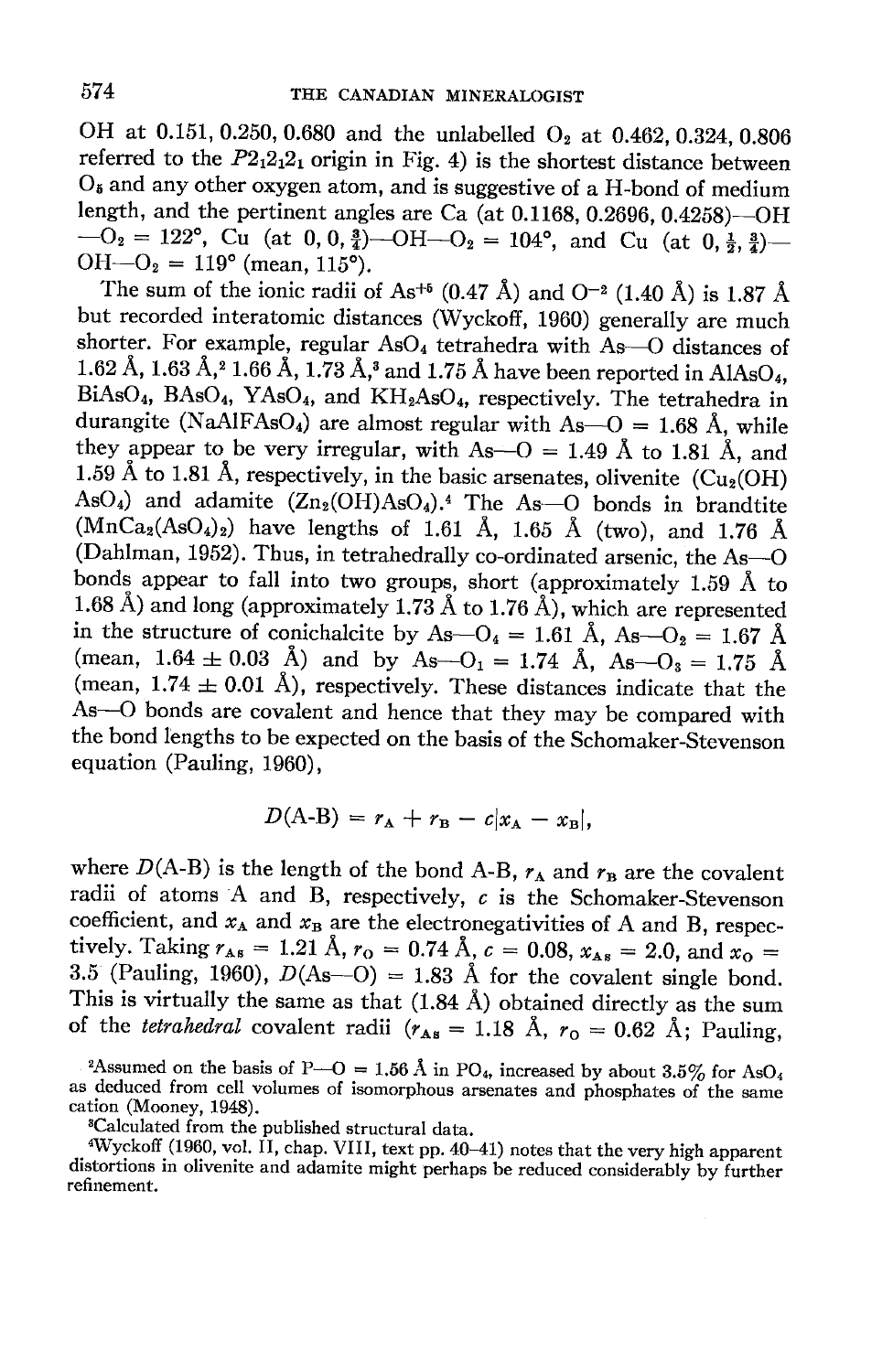1960, p. 246). For the covalent double bond,  $r_{\text{As}} = 1.11 \text{ Å}$ ,  $r_{\text{o}} = 0.62 \text{ Å}$ , the other factors remain unchanged, and  $D(As-0) = 1.61$  Å. It is suggested, therefore, that, in the  $AsO<sub>4</sub>$  distorted tetrahedra of arsenates, bond lengths of about  $1.64 \pm 0.04$  Å represent essentially covalent double bonds, while those of about  $1.74 \pm 0.03$  Å represent covalent single bonds with some double-bond character.

The AsO<sub>4</sub> tetrahedra, the CuO<sub>4</sub>(OH)<sub>2</sub> tetragonal bipyramids, and the  $CaO<sub>7</sub>(OH)$  square antiprisms share edges and corners to form a very tightly-knit three-dimensional network. Each  $AsO<sub>4</sub>$  tetrahedron shares two edges  $(O_1-O_2, O_2-O_4)$  with separate  $CaO<sub>7</sub>(OH)$  antiprisms, the corner  $O_1$  also is shared with two CuO<sub>4</sub>(OH)<sub>2</sub> bipyramids,  $O_3$  is shared with two  $CaO<sub>7</sub>(OH)$  antiprisms and a  $CuO<sub>4</sub>(OH)$ <sub>2</sub> bipyramid, and  $O<sub>4</sub>$  is shared with a second antiprism and a bipyramid. Each  $CuO<sub>4</sub>(OH)<sub>2</sub>$  tetragonal bipyramid shares two O-OH edges with adjacent bipyramids and two others with  $CaO<sub>7</sub>(OH)$  antiprisms; two  $O-O$  edges also are shared with other Ca-antiprisms and all four O corners with  $AsO<sub>4</sub>$  tetrahedra. Each  $CaO<sub>7</sub>(OH)$  square antiprism shares two O-OH and two O-O edges with  $CuO<sub>4</sub>(OH)$ , bipyramids, two  $O<sub>-O</sub>$  edges with adjacent antiprisms, and two  $O-O$  edges and three additional O corners with As $O_4$  tetrahedra. As might be expected, therefore, crystals of conichalcite are relatively dense (specific gravity, 4.33), moderately hard  $(\sim 5)$ , and exhibit no cleavage (Strunz, 1939).

As usual with a system of linked polyhedra such as occurs in conichalcite, the shared edges generally are the shortest in a given polyhedron. This is particularly noticeable in the case of the  $AsO<sub>4</sub>$  tetrahedron (see Table 7) and here the effect is characteristic of edges which are shared between co-ordination polyhedra involving at least one cation with a relatively high valence number. The decrease in the lengths of the shared edges is less between two Cu-bipyramids, and it is least between two Ca-antiprisms, or between a Ca-antiprism and a Cu-bipyramid. It may also be noted that the O-OH shared edges of the Cu and Ca polyhedra represent the shortest edges of these polyhedra, with the exception of the two O-O edges shared between Ca-bipyramids and the As-tetrahedron. The interatomic distances across the shared edges are As-Ca, 3.19 Å and 3.28 Å; Ca—Ca, 3.95 Å (two); Ca—Cu, 3.39 Å and 3.48 Å (across O-OH), and 3.53 Å and 3.62 Å (across O-O); Cu-Cu, 2.92 Å (two, across O-OH). For comparison, the Ca-Ca distances across shared edges of similar antiprisms in metarossite (Kelsey & Barnes, 1960) are 8.88 A and 3.91 A, while the Cu-Cu distances in lindgrenite (Calvert & Barnes, 1957) are 3.15 Å and 3.22 Å across O--OH edges, and 3.01 Å across a shared OH-OH edge, of similar tetragonal bipyramids.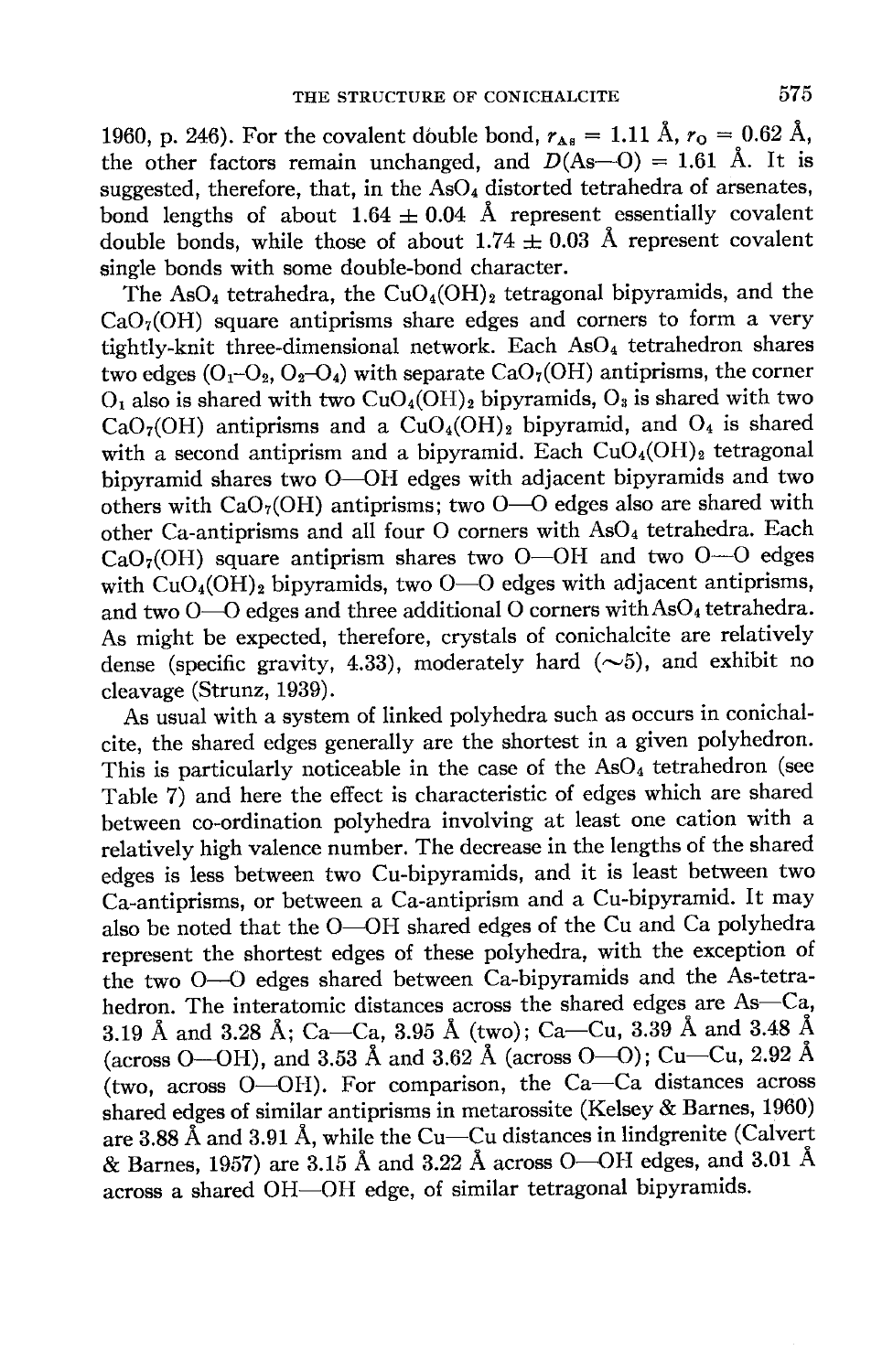The distorted tetragonal bipyramidal, or octahedral, co-ordination around Cu in conichalcite is similar to that reported in malachite (a basic copper carbonate) by Wells (1951), in lindgrenite (a basic copper molybdate) by Calvert & Barnes (1957), and in linarite (a basic lead-copper sulphate) by Bachmann & Zemann (1961). The equatorial plane consists of alternating O and OH  $(O$ --OH $-O$ -OH) in conichalcite, in both non-equivalent bipyramids in malachite, and in one of the two nonequivalent bipyramids in lindgrenite; it consists of adjacent O's and OH's (O--OH--OH--O) in the second bipyramid in lindgrenite, and of four OH (OH-OH-OH-OH) in linarite. The mean Cu-O (or OH) distance in the equatorial plane is 2.01 A in conichalcite, 1.98 A and 2.01 Å in malachite, 1.95 Å and 1.97 Å in lindgrenite, and 1.96 Å in linarite. The mean distances from Cu to the apices (O or OH) of the bipyramids is 2.33 Å in conichalcite, 2.41 Å and 2.71 Å (exceptionally long) in malachite, 2.42 A and 2.46 A in findgrenite, and 2.53 A in linarite.

The eight-fold co-ordination of O in the form of a distorted square antiprism around Ca also occurs in the hydrated calcium vanadate, metarossite (Kelsey & Barnes, 1960), although the degree of distortion is much less than in conichalcite. The corners of the polyhedron are occupied by seven O's and one OH in conichalcite and by five O's and three H<sub>2</sub>O's in metarossite. The Ca-- $\overline{O}$  distances vary from 2.36 Å to 2.68 Å (mean, 2.51 Å) in conichalcite and from 2.40 Å to 2.59 Å (mean. 2.46 Å) in metarossite. The shift of Ca and  $O_2$  away from their *Pnma* positions ( $y = \pm \frac{1}{4}$ ) in conichalcite has reduced the Ca-O<sub>2</sub> distances by about 0.5 A to a value of 2.68 A, which, although the longest in the co-ordination polyhedron, results in the standard but distorted eight-fold (square antiprismatic) co-ordination of O around Ca. The displacement of As may then be considered as the result of a tendency to reduce distortion, and relieve strain, in the AsO<sub>4</sub> tetrahedron.

The structures of descloizite and pyrobelonite may be expected to be basically the same as that of conichalcite. A very few non-Pnma reflections have been observed from descloizite (Qurashi & Barnes, 1954, p, 420), but none were recorded from pyrobelonite at the time of the investigation of its structure (Donaldson & Barnes, 1955). Refinement of the descloizite structure in  $P2_12_12_1$  will be described in a separate paper, where the results will be discussed in relation to those for pyrobelonite and conichalcite.

Grateful acknowledgment is made to Dr. F. R. Ahmed and to Mrs. M. E. Pippy of this laboratory for carrying out most of the structure factor, electron density, and bond length calculations on IBM 650 and 1620 computers with programmes written by Dr. F. R. Ahmed.